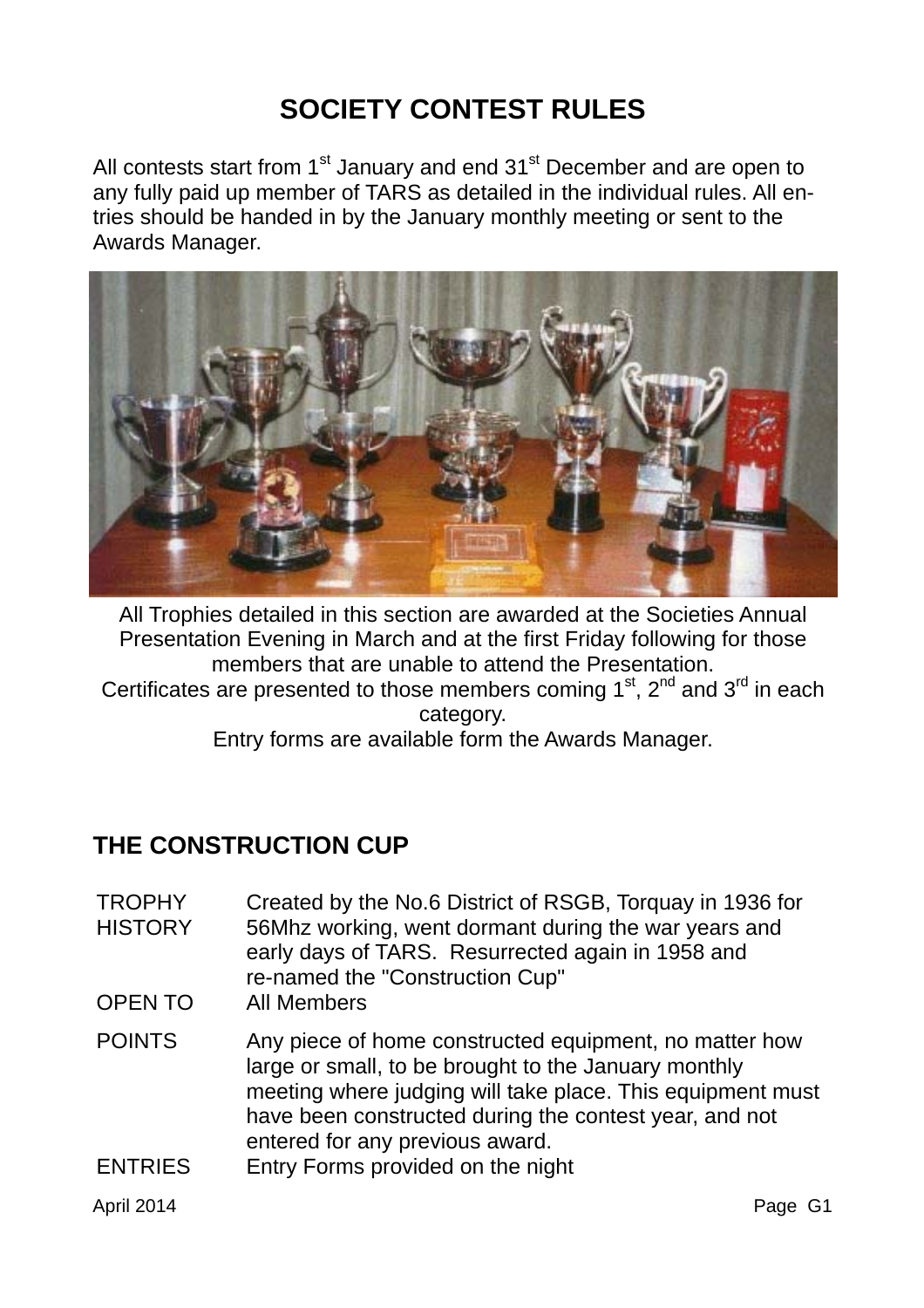# **THE CONSTRUCTION CUP FOR KITS**

| <b>TROPHY HISTORY</b> | Presented anonymously to encourage mem-<br>bers to enter on a level playing field - kits in<br>one category and Home Brew in another.                                                                                                                                                     |
|-----------------------|-------------------------------------------------------------------------------------------------------------------------------------------------------------------------------------------------------------------------------------------------------------------------------------------|
| <b>OPEN TO</b>        | <b>All Members</b>                                                                                                                                                                                                                                                                        |
| <b>POINTS</b>         | Any piece of home constructed (from a kit)<br>equipment, no matter how large or small, to be<br>brought to the January monthly meeting where<br>judging will take place. This equipment must<br>have been constructed during the contest year,<br>and not entered for any previous award. |
| <b>ENTRIES</b>        | Entry Forms provided on the night                                                                                                                                                                                                                                                         |

## **THE CONSTRUCTION CHALLENGE**

| <b>TROPHY HISTORY</b> | Certificate created by TARS in 2000                                                                                                                                                          |
|-----------------------|----------------------------------------------------------------------------------------------------------------------------------------------------------------------------------------------|
| <b>OPEN TO</b>        | <b>All Members</b>                                                                                                                                                                           |
| <b>POINTS</b>         | Any piece of equipment can be entered. It can<br>be a piece of repaired or modified commercial<br>equipment. The 'Challenge' is up to you on<br>what you have achieved or say you have done. |
| <b>ENTRIES</b>        | Entry Forms provided on the night                                                                                                                                                            |

#### **THE SHARON WALKER FOUNDATION MEMORIAL CUP**

| <b>TROPHY HISTORY</b> | Presented in 1997 by Tony Walker GOUTP in<br>memory of his wife.                                                                                                                                    |
|-----------------------|-----------------------------------------------------------------------------------------------------------------------------------------------------------------------------------------------------|
| <b>OPEN TO</b>        | All Foundation License Holders (with no other<br>License Held                                                                                                                                       |
| <b>POINTS</b>         | One point for each Club Member worked in a<br>calendar year i.e. - January 1 <sup>st</sup> to December<br>31 <sup>st</sup> Any mode, band or repeater may be used.<br>A member can only count once. |
| <b>ENTRIES</b>        | Use Check list, available on request                                                                                                                                                                |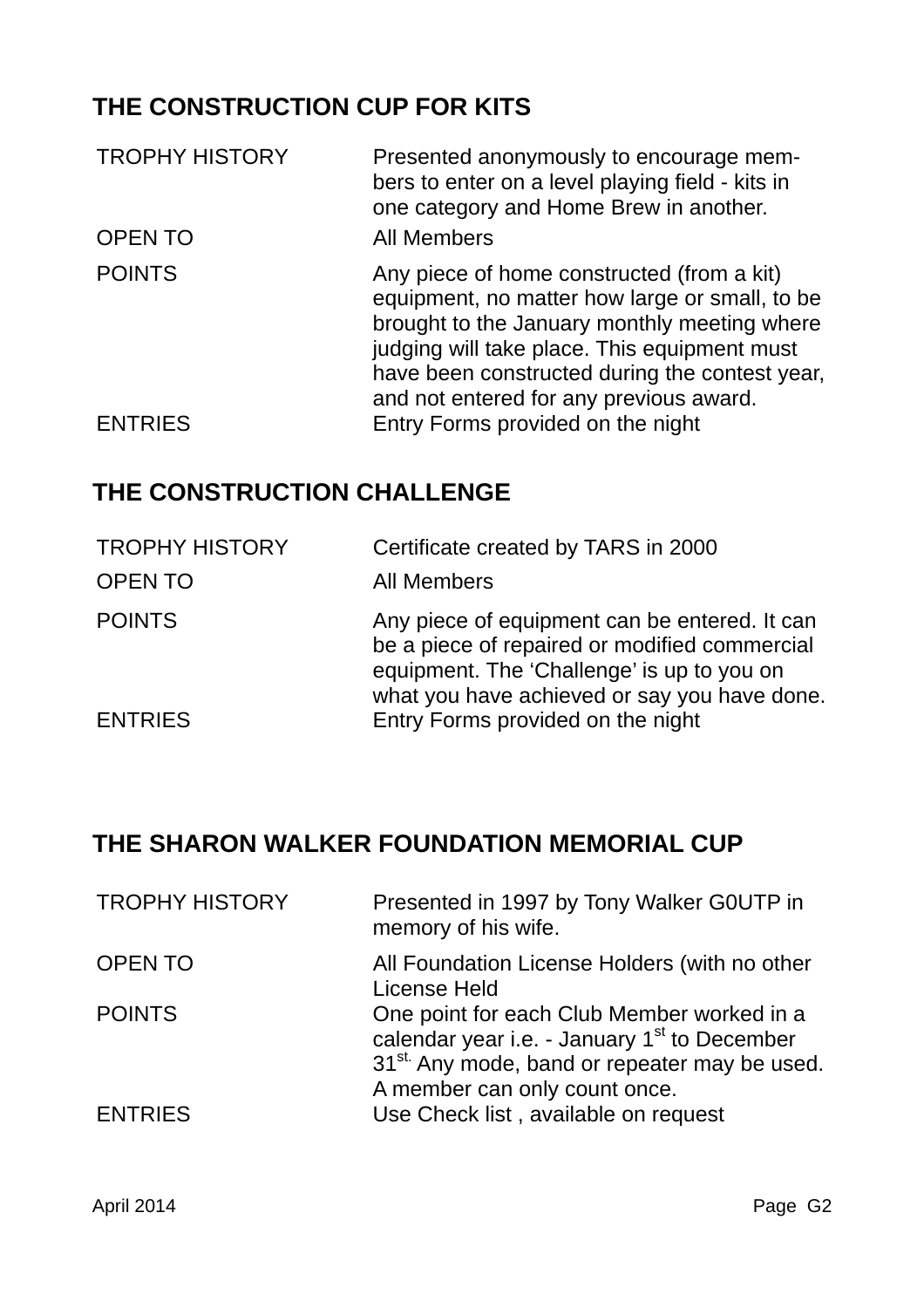### **THE TARS VHF TRANSMITTING CUP**

| <b>TROPHY HISTORY</b> | Created by TARS in 1973.                                                                                                                                                                                                                                                                                                                                                                                                                                                                                                                                                                                                                                                                                                                 |
|-----------------------|------------------------------------------------------------------------------------------------------------------------------------------------------------------------------------------------------------------------------------------------------------------------------------------------------------------------------------------------------------------------------------------------------------------------------------------------------------------------------------------------------------------------------------------------------------------------------------------------------------------------------------------------------------------------------------------------------------------------------------------|
| <b>OPEN TO</b>        | All Licensed members                                                                                                                                                                                                                                                                                                                                                                                                                                                                                                                                                                                                                                                                                                                     |
| <b>POINTS</b>         | Contacts to count - The best 100 scoring<br>contacts based on points scored as per the<br>following rules:                                                                                                                                                                                                                                                                                                                                                                                                                                                                                                                                                                                                                               |
|                       | 1 point per kilometer.<br>Final score to be a number of points<br>accumulated x total number of countries<br>worked in all contacts during the year. If the<br>best 100 QSO's do not include the short haul<br>countries i.e. GU, GJ etc., they may be claimed<br>for country status, but not for QSO points,<br>enter them on your sheet and show that they<br>are for country multipliers.<br>Station Location - Only contacts made within<br>the operator's country of residence. If the<br>entrants' call sign is used as the call sign in a<br>multi operator contest, contacts made in the<br>contest shall be invalid, also contacts made in<br>contests which the Societies involved shall be<br>invalid i.e. VHF field day etc. |
| <b>ENTRIES</b>        | Extracts from you station log on TARS VHF<br>contest sheets - date, call sign, station worked<br>- location - Km's.                                                                                                                                                                                                                                                                                                                                                                                                                                                                                                                                                                                                                      |

# **THE SHARON WALKER HF MEMORIAL CUP (RTTY/AMTOR MODE)**

| <b>TROPHY HISTORY</b> | Presented in 1997 by Tony Walker GOUTP in<br>memory of his wife.                                                                                      |
|-----------------------|-------------------------------------------------------------------------------------------------------------------------------------------------------|
| <b>OPEN TO</b>        | <b>All Licensed Members</b>                                                                                                                           |
| <b>POINTS</b>         | 1 point for each different country worked using<br>RTTY or AMTOR on any of the 9 HF bands. A<br>country will only count once irrespective of<br>band. |
| <b>ENTRIES</b>        | Extracts from your station log - Call Sign, Day<br>and Month. Use TARS contests sheets.                                                               |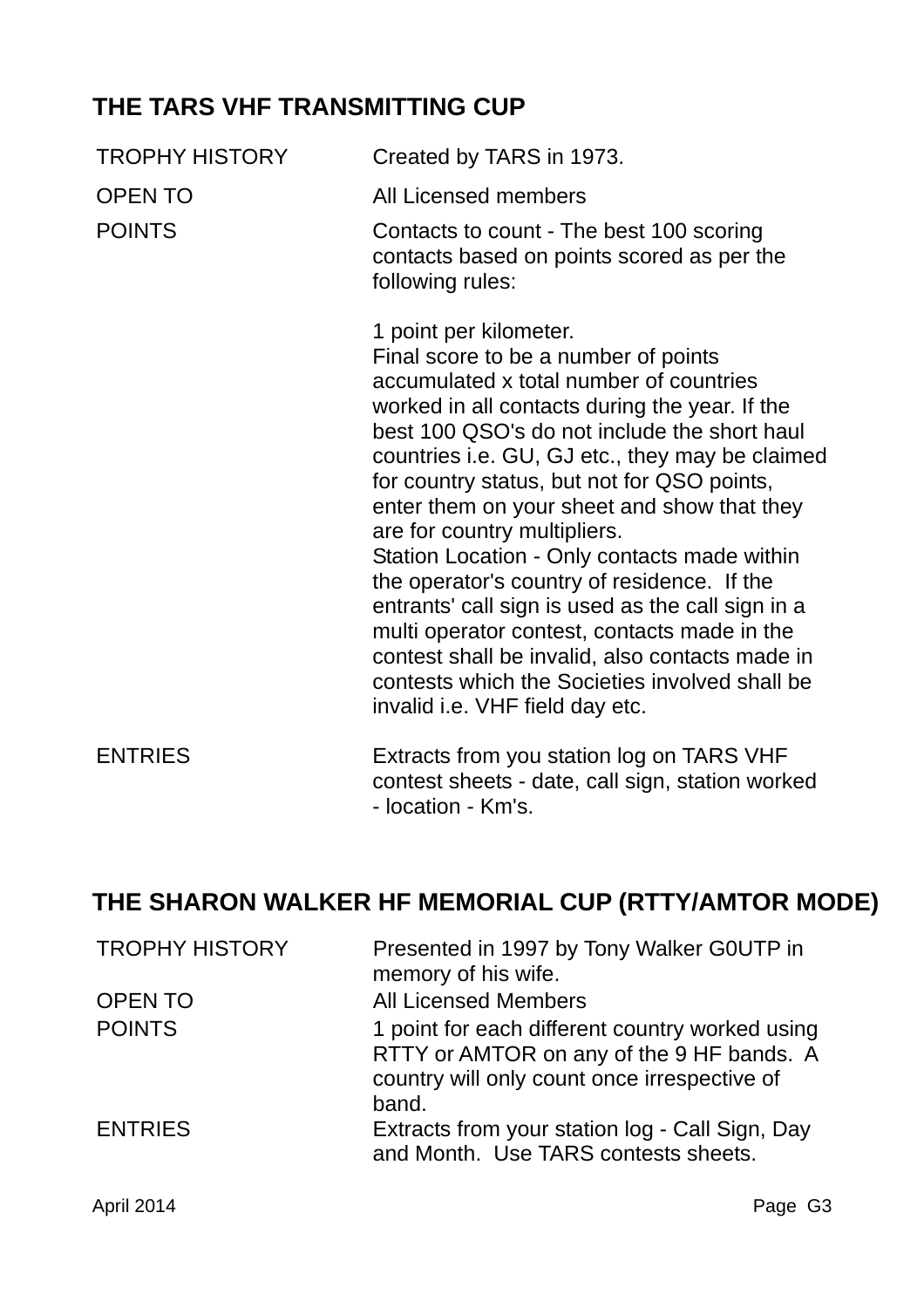# **THE G3UFZ ATV Trophy**

| <b>TROPHY HISTORY</b> | Presented to TARS in 1984 by Chris Foulkes<br>Originally the UHF Transmitting cup but<br>rededicated in 2001 to TV following no UHF<br>entries for several years                                                                                                                                                                                                                                                                                                                                                                                          |                      |
|-----------------------|-----------------------------------------------------------------------------------------------------------------------------------------------------------------------------------------------------------------------------------------------------------------------------------------------------------------------------------------------------------------------------------------------------------------------------------------------------------------------------------------------------------------------------------------------------------|----------------------|
| <b>OPEN TO</b>        | All Licensed members                                                                                                                                                                                                                                                                                                                                                                                                                                                                                                                                      |                      |
| <b>POINTS</b>         | As the majority of ATV contacts are on SHF<br>and UHF, and mostly line of sight, the scoring<br>for this trophy is based on working / hearing<br>stations in a different locator area rather than<br>individual callsign. The same callsign can be<br>claimed a number of times provided either you<br>or the other station is in a different QRA locator<br>area, the contact being defined as the path<br>between the two stations rather than the sta-<br>tions themselves.<br>Scoring: 1 point per KM for a one way TV<br>QSO.<br><b>Multipliers:</b> |                      |
|                       | 2 way TV QSO<br>TV contact on 24cm                                                                                                                                                                                                                                                                                                                                                                                                                                                                                                                        | x <sub>2</sub><br>x3 |
|                       | TV contact on 13 cm                                                                                                                                                                                                                                                                                                                                                                                                                                                                                                                                       | x5                   |
|                       | TV contact on 10GHz                                                                                                                                                                                                                                                                                                                                                                                                                                                                                                                                       | x10                  |
|                       | TV contact above 10GHz                                                                                                                                                                                                                                                                                                                                                                                                                                                                                                                                    | x20                  |
|                       | Only one path per QSO per band will count for                                                                                                                                                                                                                                                                                                                                                                                                                                                                                                             |                      |
|                       | points.<br>TV contacts via repeater or link stations not<br>valid.                                                                                                                                                                                                                                                                                                                                                                                                                                                                                        |                      |
| <b>ENTRIES</b>        | Extracts from your station log showing:<br>Date/Time/Call/Band/Your QRA/Other QRA/1-2<br>way/Distance/Points/ Multiplier/Total                                                                                                                                                                                                                                                                                                                                                                                                                            |                      |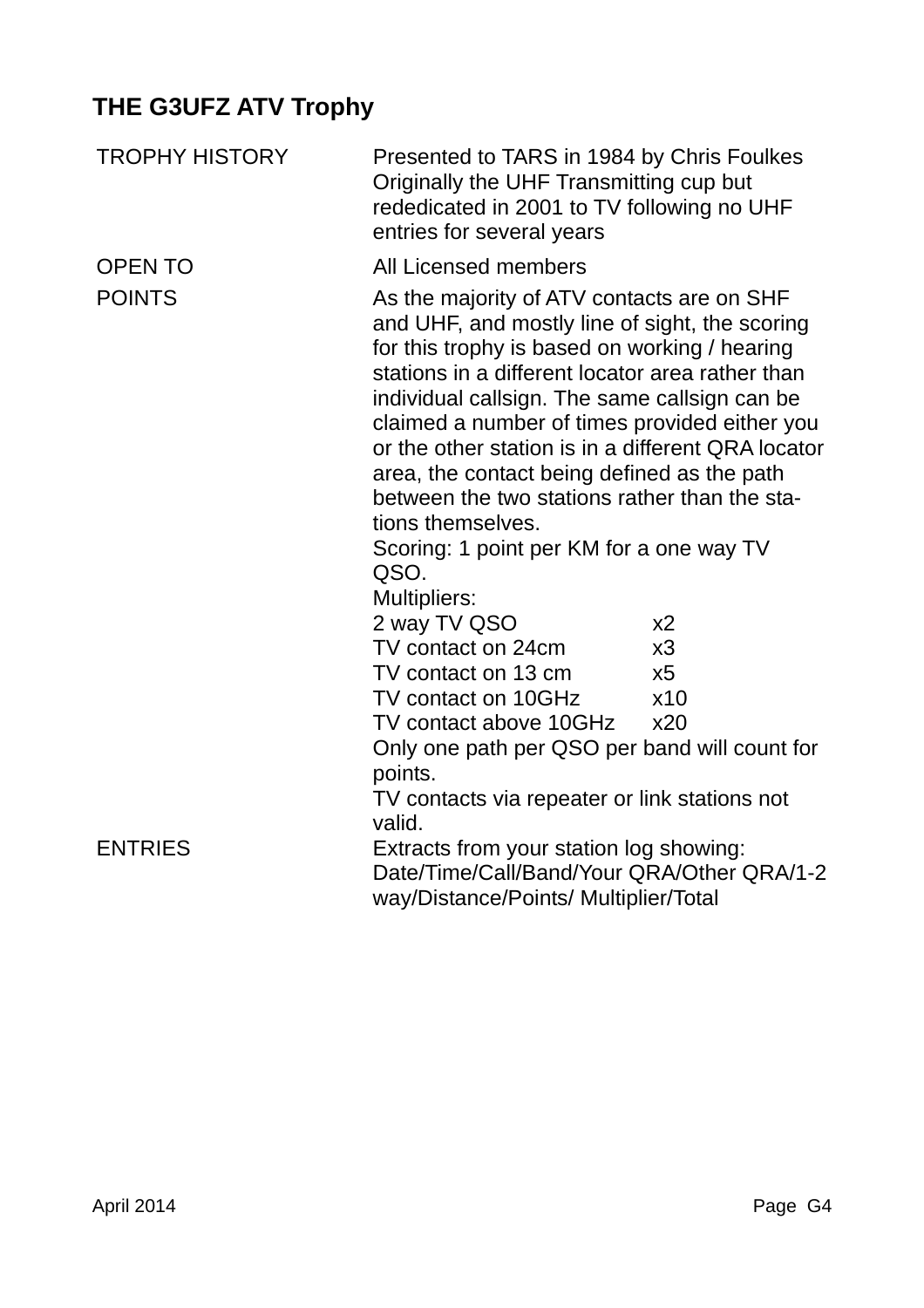# **THE G8UUT MEMORIAL CUP - 50Mhz.**

| <b>TROPHY HISTORY</b> | This Trophy was created in memory of Cyril<br>Bawden G8UUT from the very generous<br>money left to TARS by Cyril.                                                                                                                                                                                                                                                                                                                                                                                                                                                                                                                                                               |
|-----------------------|---------------------------------------------------------------------------------------------------------------------------------------------------------------------------------------------------------------------------------------------------------------------------------------------------------------------------------------------------------------------------------------------------------------------------------------------------------------------------------------------------------------------------------------------------------------------------------------------------------------------------------------------------------------------------------|
| <b>OPEN TO</b>        | All licensed members                                                                                                                                                                                                                                                                                                                                                                                                                                                                                                                                                                                                                                                            |
| <b>POINTS</b>         | Contacts to count - The best 100 scoring<br>contacts based on points scored as per the<br>following rules.                                                                                                                                                                                                                                                                                                                                                                                                                                                                                                                                                                      |
| <b>ENTRIES</b>        | 1 point per kilometer.<br>Final score to be a number of points<br>accumulated x total number of countries<br>worked in GU, GJ etc., they may be claimed<br>for country status, but not for QSO points,<br>enter them on your sheet and show that they<br>are for country multipliers.<br>Station Location - Only contacts made within<br>the operator's country of residence. If the<br>entrants' call sign is used as the call sign in a<br>multi operator contest, contacts made in the<br>contest shall be invalid, also contacts made in<br>contests which the Societies involved shall be<br>invalid i.e. VHF field day etc.<br>Extracts from your station log on TARS VHF |
|                       | contest sheets - date, call sign, station worked<br>- location - Km's.                                                                                                                                                                                                                                                                                                                                                                                                                                                                                                                                                                                                          |
| THE G4LZD QRP CUP     |                                                                                                                                                                                                                                                                                                                                                                                                                                                                                                                                                                                                                                                                                 |
| <b>TROPHY HISTORY</b> | Presented to TARS in 1984 by Steve Reading<br>G4LZD to encourage QRP operating in the<br>Society.                                                                                                                                                                                                                                                                                                                                                                                                                                                                                                                                                                               |
| <b>OPEN TO</b>        | All Licensed members                                                                                                                                                                                                                                                                                                                                                                                                                                                                                                                                                                                                                                                            |
| <b>POINTS</b>         | 1 point for each different country worked on<br>any of the 9 HF Bands 160 to 10 Meters or 2<br>points for each different country worked on<br>50MHz and above. A country will only count<br>once irrespective of band. Power Limitations -<br>5 watts output on CW or 10 watts pep output<br>on SSB. A Country may only be claimed once<br>irrespective of band.                                                                                                                                                                                                                                                                                                                |
| <b>ENTRIES</b>        | Extracts from your station log on TARS contest<br>sheets - date, call sign, station worked -<br>location - points claimed                                                                                                                                                                                                                                                                                                                                                                                                                                                                                                                                                       |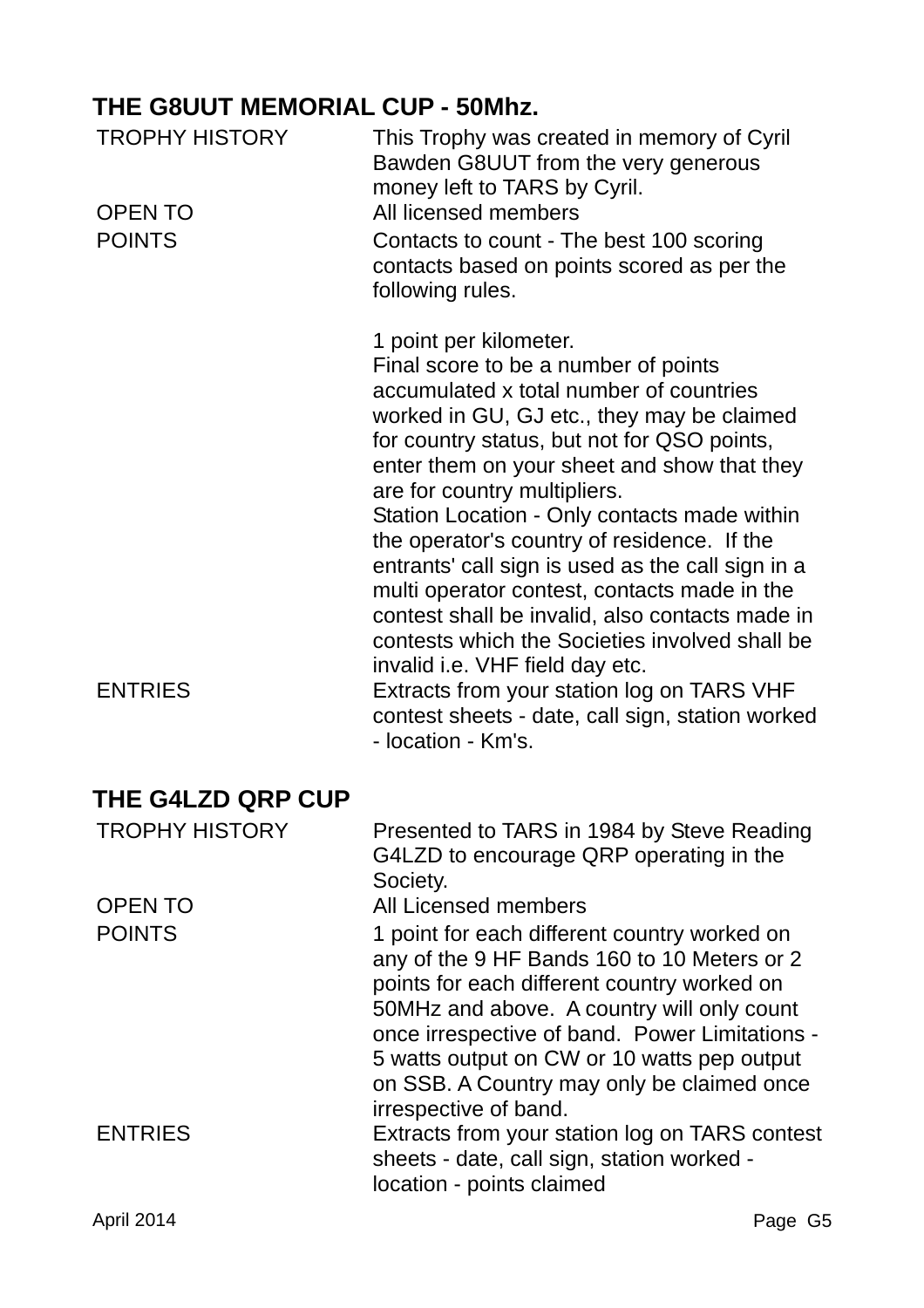## **THE G3WTV TARS ACTIVITY TROPHY**

| <b>TROPHY HISTORY</b> | Presented to TARS in 1978 by Keith Baker<br>G3WTV. Originally for the Best Article in<br>"TARS Talk", in 1984 Tars Talk folded and in<br>1990 the Trophy was brought back as the<br><b>TARS Activity Trophy.</b> |
|-----------------------|------------------------------------------------------------------------------------------------------------------------------------------------------------------------------------------------------------------|
| <b>OPEN TO</b>        | <b>All Licensed Members</b>                                                                                                                                                                                      |
| <b>POINTS</b>         | One point for each member worked in a<br>calendar year i.e. - January 1 <sup>st</sup> to December<br>31 <sup>st.</sup> Any mode, band or repeater may be used.<br>A member can only count once.                  |
| <b>ENTRIES</b>        | Use Check list, available on request                                                                                                                                                                             |

#### **THE G3LHJ FOUNDATION CUP**

| <b>TROPHY HISTORY</b> | Presented to TARS in 1973 by Derrick Webber<br>G3LHJ to encourage QRP operating in the<br>Society. (Formerly the G3LHJ Receiving Cup)                                         |
|-----------------------|-------------------------------------------------------------------------------------------------------------------------------------------------------------------------------|
| <b>OPEN TO</b>        | All Foundation License Holders (with no other<br>License Held                                                                                                                 |
| <b>POINTS</b>         | 2 points for each different country worked on<br>160, 80, 40 & 30M. 1 point for each country<br>worked on 20, 17, 15 & 12M. The same coun-<br>try may be worked on each band. |
| <b>ENTRIES</b>        | Use TARS country checklists.                                                                                                                                                  |

#### **THE JUNIOR CONSTRUCTION CUP**

| <b>TROPHY HISTORY</b> | Presented to TARS in 1960 by Don Cawley<br>G2GM a past Treasurer and Chairman, to<br>encourage youngsters in home constructing.                             |
|-----------------------|-------------------------------------------------------------------------------------------------------------------------------------------------------------|
| <b>OPEN TO</b>        | All Junior Members and family members under<br>the age of 18.                                                                                               |
| <b>POINTS</b>         | Any piece of home constructed equipment, no<br>matter how large or small, to be brought to the<br>January monthly meeting where judging will<br>take place. |
| <b>ENTRIES</b>        | Entry Forms provided on the night                                                                                                                           |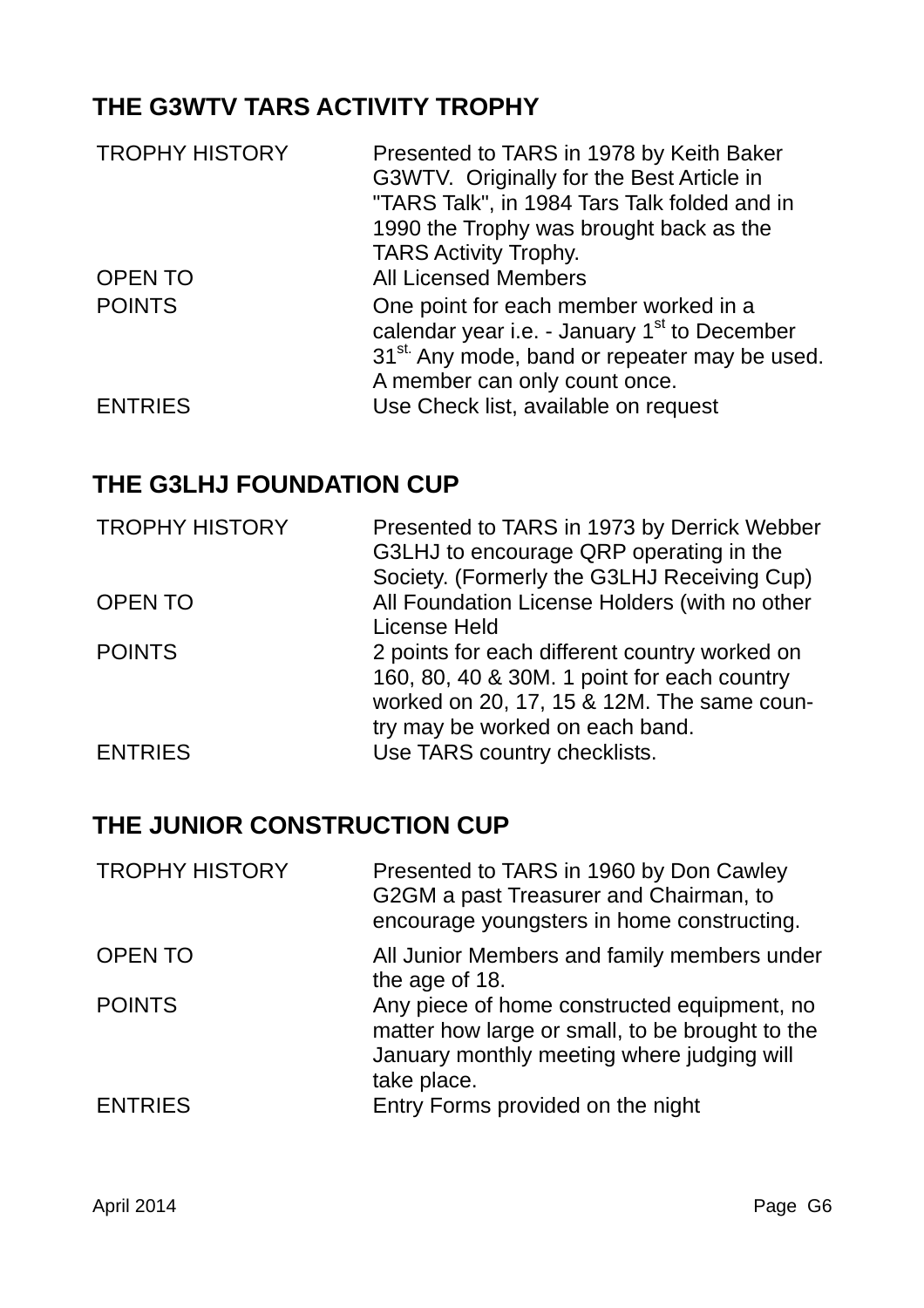## **THE HF DX CHALLENGE**

| <b>TROPHY HISTORY</b> | Presented to TARS in 1995 by Roger Western  |
|-----------------------|---------------------------------------------|
|                       | G3SXW to encourage newly licensed TARS      |
|                       | Members in the art of Dxing. A Country may  |
|                       | only be claimed once irrespective of band.  |
| <b>OPEN TO</b>        | Any member holding an INTERMEDIATE (2E0)    |
|                       | licence.                                    |
| <b>POINTS</b>         | 1 points for each county on any mode on the |
|                       | bands 1.8 to 30 MHz.                        |
| <b>ENTRIES</b>        | Use TARS country checklists.                |

### **THE 28MHz TRANSMITTING CUP**

| <b>TROPHY HISTORY</b>  | Presented to RSGB Region 6 (Torquay) in<br>1939 by VU2ER for 28Mhz working, went<br>dormant during the war years and was resur-<br>rected again in 1960 and re-named the 28Mhz<br>TX Cup.                                                                                                     |
|------------------------|-----------------------------------------------------------------------------------------------------------------------------------------------------------------------------------------------------------------------------------------------------------------------------------------------|
| <b>OPEN TO</b>         | <b>All Licensed members</b>                                                                                                                                                                                                                                                                   |
| <b>POINTS</b>          | 1 point for each different country worked on<br>28Mhz CW or SSB.                                                                                                                                                                                                                              |
| <b>ENTRIES</b>         | Extracts from your station log - Call Sign, Day<br>and Month. Use TARS contests sheets.                                                                                                                                                                                                       |
| <b>THE W8HJ TROPHY</b> |                                                                                                                                                                                                                                                                                               |
| <b>TROPHY HISTORY</b>  | Presented to TARS in 1973 by George<br>Zimmerman W8HJ of Toledo, Ohio, USA. This<br>was due to a Friendship created by G3LHJ,<br>W8HJ and TARS (George's XYL came from<br>Paignton).                                                                                                          |
| <b>OPEN TO</b>         | All Licensed members                                                                                                                                                                                                                                                                          |
| <b>POINTS</b>          | 1 point for each different country worked on<br>each of the HF Bands 20,15,10 Meters. Bonus<br>Points awarded (20 points per contact on each<br>band) for the following prefix plus first letter of<br>suffix:<br>W20, K4P, W4M, WA5W, W8H, W8V, HR1J,<br>HR1L, HR2J, T12A, T12W, YN1N, YN1R, |
|                        | YS1E, YS1F, YS1M, TG9R, TG9W, XE1F,<br><b>XE1L, &amp; XE1Y.</b>                                                                                                                                                                                                                               |
| <b>ENTRIES</b>         | Extracts from your station log - Call Sign, Day<br>and Month. Use TARS contests sheets.                                                                                                                                                                                                       |
| April 2014             | Page G7                                                                                                                                                                                                                                                                                       |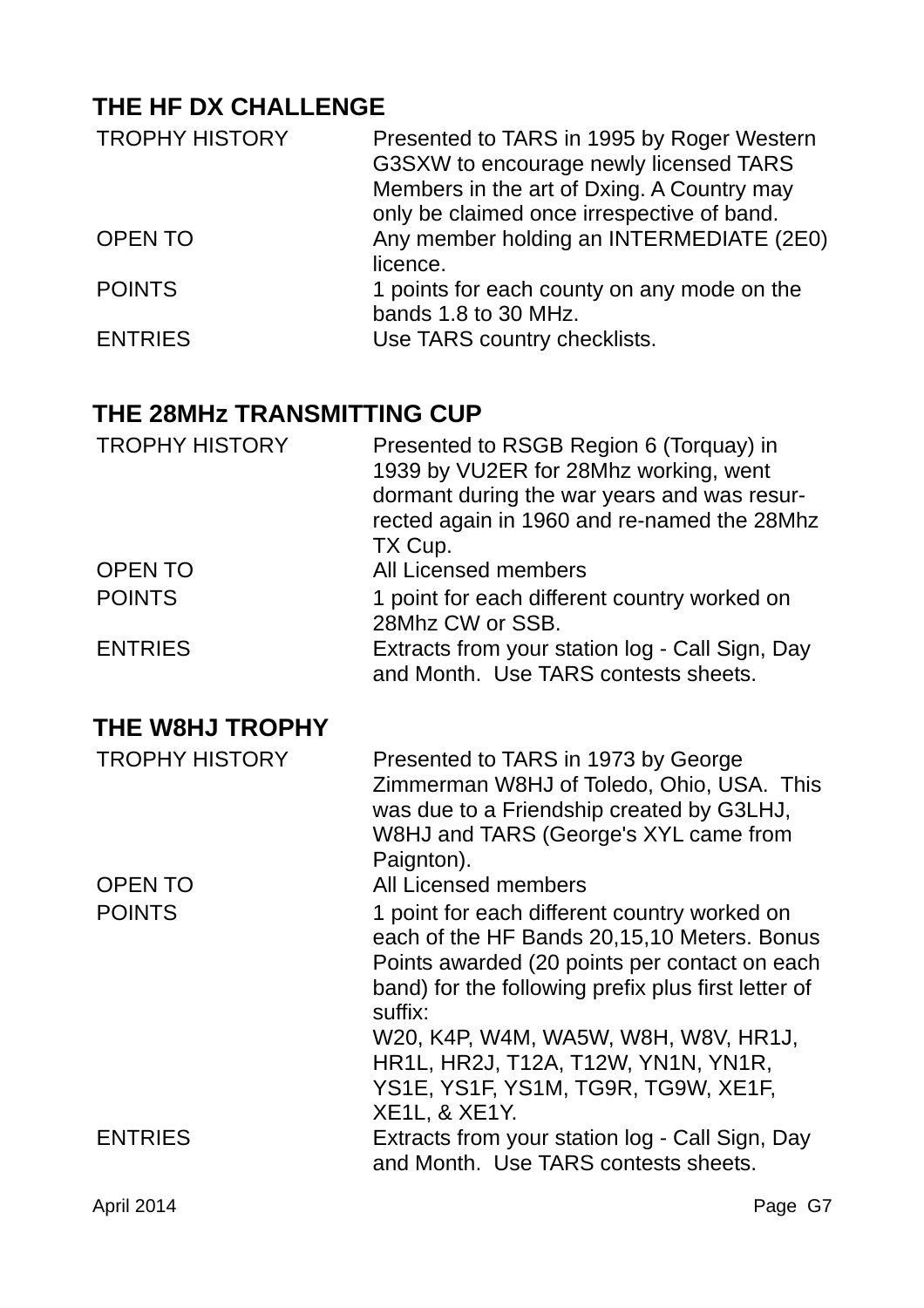## **WESTERN LF ROSE BOWL**

| <b>TROPHY HISTORY</b> | Presented to TARS in 1960 by Gee Western<br>G3NQD in memory of her husband G3LFL. It<br>was then called The LFL LF Rose Bowl. In<br>1992 Gee went S/Key and Roger G3SXW her<br>son suggested we re-name the trophy "The<br>Western LF Rose Bowl". |
|-----------------------|---------------------------------------------------------------------------------------------------------------------------------------------------------------------------------------------------------------------------------------------------|
| <b>OPEN TO</b>        | All Licensed members                                                                                                                                                                                                                              |
| <b>POINTS</b>         | 1 point for each different country worked on<br>each of the LF bands 160, 80 & 40Mts.                                                                                                                                                             |
| <b>ENTRIES</b>        | Extracts from your station log - Call Sign, Day<br>and Month. Use TARS contests sheets.                                                                                                                                                           |

## **THE G2CWR MEMORIAL CUP - WARC BANDS**

| <b>TROPHY HISTORY</b> | Presented to Tars in 1990 by Sue Mays in<br>memory of her husband Les G2CWR, a past<br>President of TARS and original "Band Chat"<br>man in TARS talk. |
|-----------------------|--------------------------------------------------------------------------------------------------------------------------------------------------------|
| <b>OPEN TO</b>        | All Licensed members                                                                                                                                   |
| <b>POINTS</b>         | 1 point for each different country worked on<br>each of the WARC 30/17 & 12 meter bands.                                                               |
|                       | Total score being the sum of countries worked<br>on each of the 3 bands added together.                                                                |
| <b>ENTRIES</b>        | Extracts from your station log on TARS VHF<br>contest sheets - date, call sign, station worked<br>- location.                                          |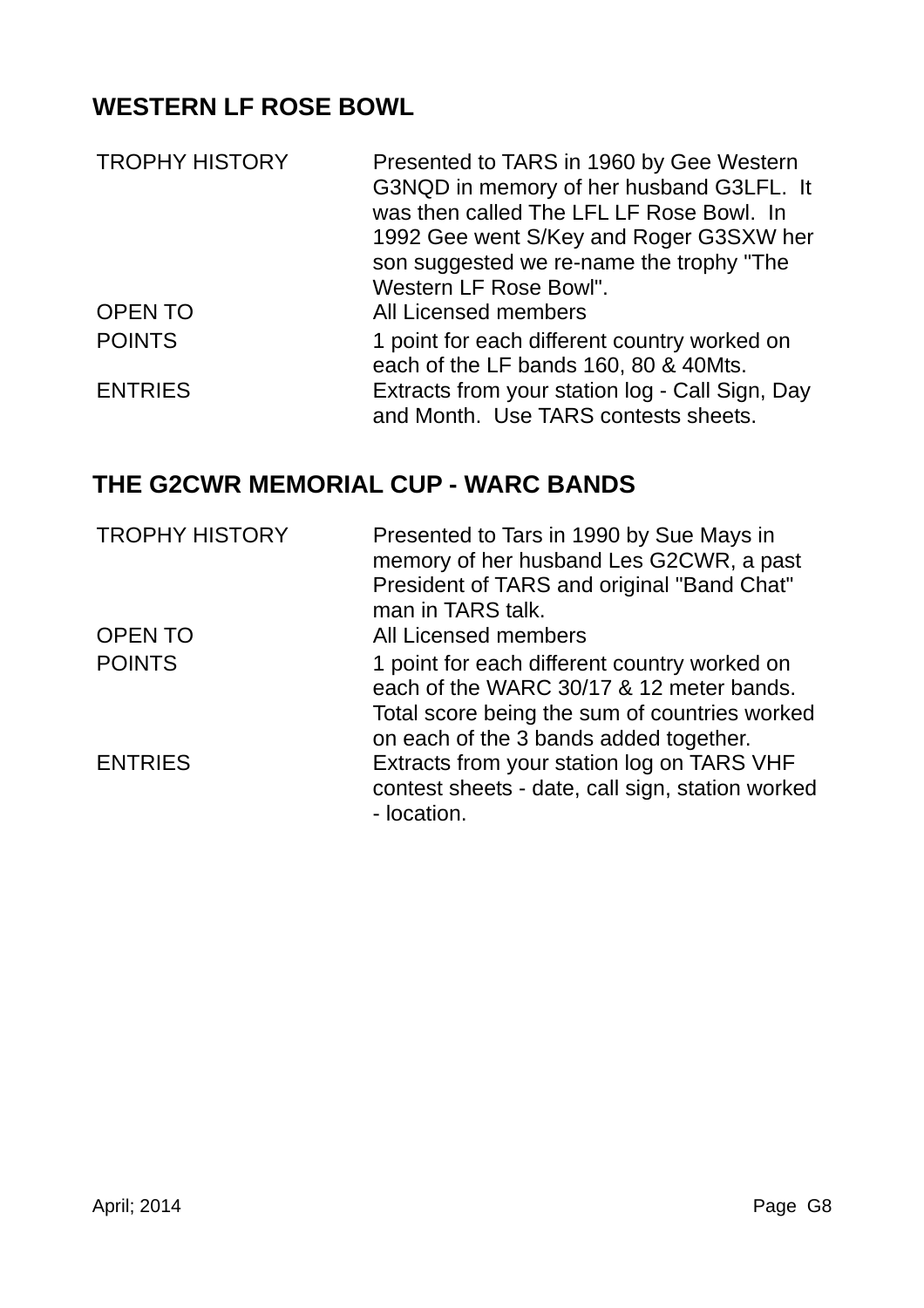#### **THE HF SSB RESTRICTED TRANSMITTING AWARD THE HF CW RESTRICTED TRANSMITTING AWARD**

| <b>TROPHY HISTORY</b> | Certificated awards introduced to allow all<br>members to compete using similar working<br>conditions                          |
|-----------------------|--------------------------------------------------------------------------------------------------------------------------------|
| <b>OPEN TO</b>        | All Licensed members                                                                                                           |
| <b>RESTRICTIONS</b>   | Contacts may only be made using 100 Watts<br>maximum output power with a wire or single<br>element vertical antenna. NO BEAMS. |
| <b>POINTS</b>         | 1 point for each different country worked on<br>any of the 9 HF bands. A country counts only<br>once irrespective of band.     |
| <b>ENTRIES</b>        | Extracts from your station log on TARS<br>contest sheets - date, call sign, station worked.                                    |

#### **THE PSK31/DATA MODE TRANSMISSION AWARD**

| <b>TROPHY HISTORY</b> | Certificated award                                                                           |
|-----------------------|----------------------------------------------------------------------------------------------|
| <b>OPEN TO</b>        | All Licensed members                                                                         |
| <b>POINTS</b>         | 1 point for each different country worked using<br>any data mode other than RTTY or AMTOR on |
|                       | any of the 9 HF bands. A country will only                                                   |
|                       | count once irrespective of band.                                                             |
| <b>ENTRIES</b>        | Extracts from your station log - Call Sign, Day<br>and Month. Use TARS contests sheets       |
|                       |                                                                                              |

### **THE G3YLJ MEMORIAL TROPHY for JUNIOR MEMBERS**

| <b>TROPHY HISTORY</b> | Presented by Gill, 2E0JIL, Daughter of the late<br>Jack G3YLJ in 2008 to encourage activity and<br>participation from Junior Members |
|-----------------------|--------------------------------------------------------------------------------------------------------------------------------------|
| <b>OPEN TO</b>        | <b>All Junior Members</b>                                                                                                            |
| <b>POINTS</b>         | 1 point for each Club night attendance<br>1 point for each Club event attended<br>1 point for each TARS contest entered              |
| <b>ENTRIES</b>        | Juniors members need to ensure that they sign<br>the attendance book and keep a record of<br>events and contests entered.            |